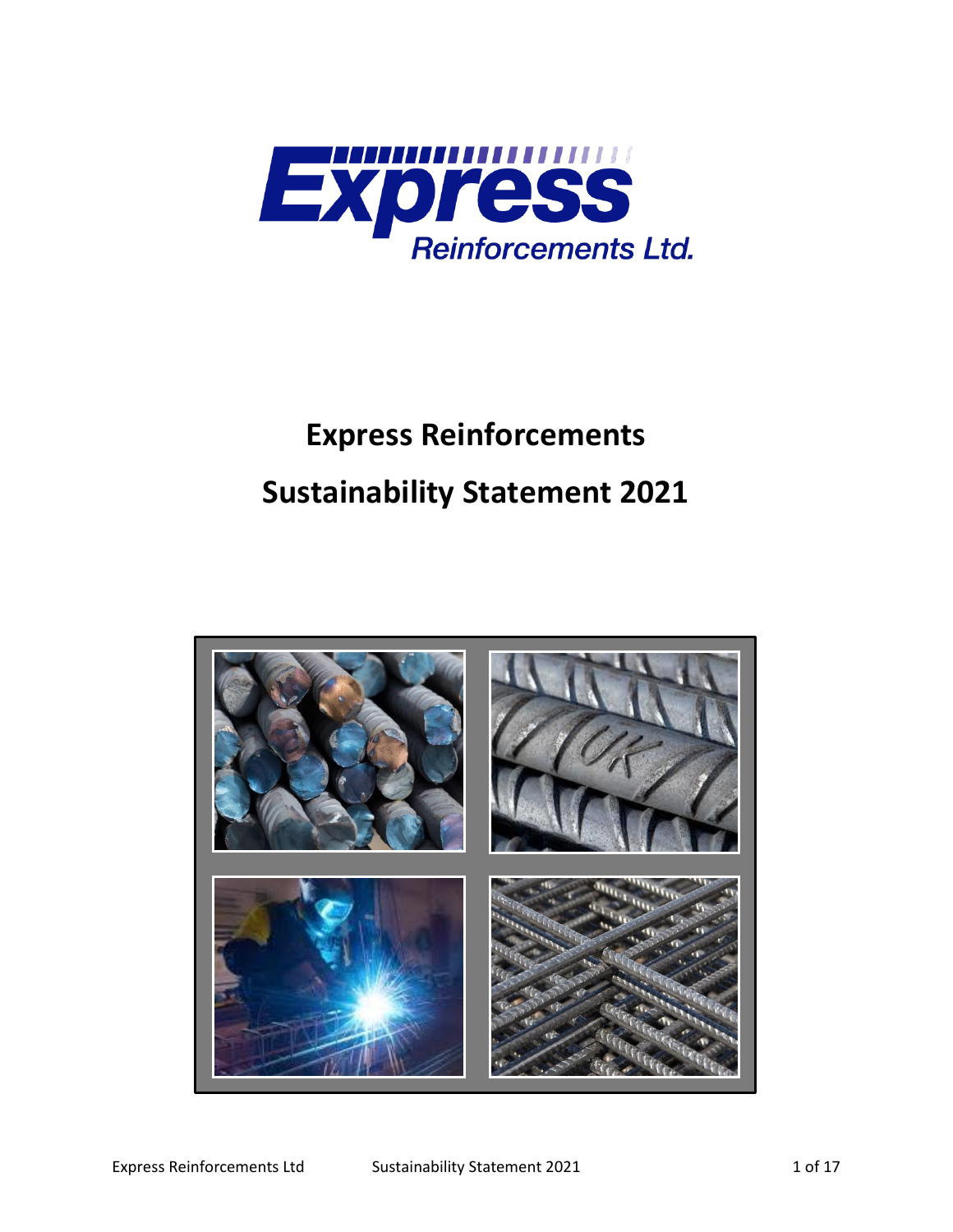

# **Contents**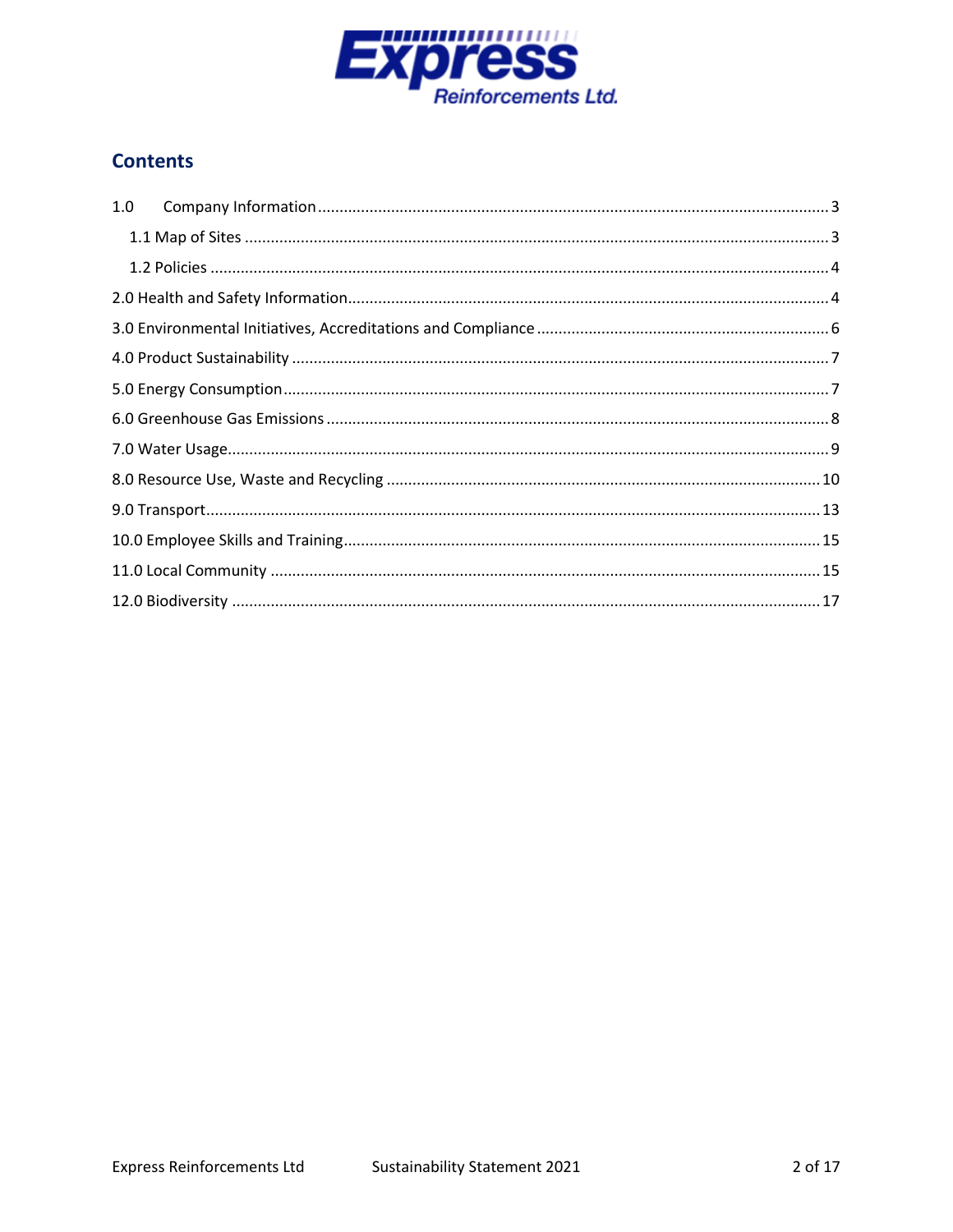

## <span id="page-2-0"></span>**1.0 Company Information**

Express Reinforcements Ltd (Express) are a leading force in the design, development and supply of steel reinforcement to the UK Construction Industry. With a network of strategically placed manufacturing locations, as a group we are able to meet a vast range of requirements for projects of all sizes and demands throughout the UK and Ireland. Wholly owned by Celsa Steel Services UK, Express has an enviable supply chain, being able to offer consistency of product and full traceability, with all steel traceable from Celsa's steel works and rolling mill in Cardiff, through our manufacturing facilities and delivery to site.

Express is a leading supplier of steel reinforcement products and services to the construction industry. All the steel reinforcement supplied by Express is sourced from within the UK and has a recycled content of at least 98% (see section 4.0). All steel reinforcement manufactured by Express complies with the highest quality and sustainability standards and can be found in iconic projects such as Pen-Y-Cymoedd Wind Farm, Crossrail, Heathrow Terminal 2 and Hinkley Point C.

Express are committed to sustainable activities wherever possible, a significant part of which is transparency with respect to all actions which may impact people or the surrounding environment. This statement has been compiled to report to stakeholders on such actions, informing them of our sustainability performance and efforts to continually improve in areas such as health and safety, production and manufacturing activities, raw materials usage, energy consumption, greenhouse gas emissions, waste and recycling performance, transport activities, employment skills and local community impacts. Data is reported in units per tonne of finished steel product on a site by site basis in addition to a company total when necessary, with yearly comparisons displayed wherever possible. Data comparisons are also made with the standard industry dataset, referred to in this report as BAR Data 2020 (see section 3.0 for further information).

#### <span id="page-2-1"></span>1.1 Map of Sites

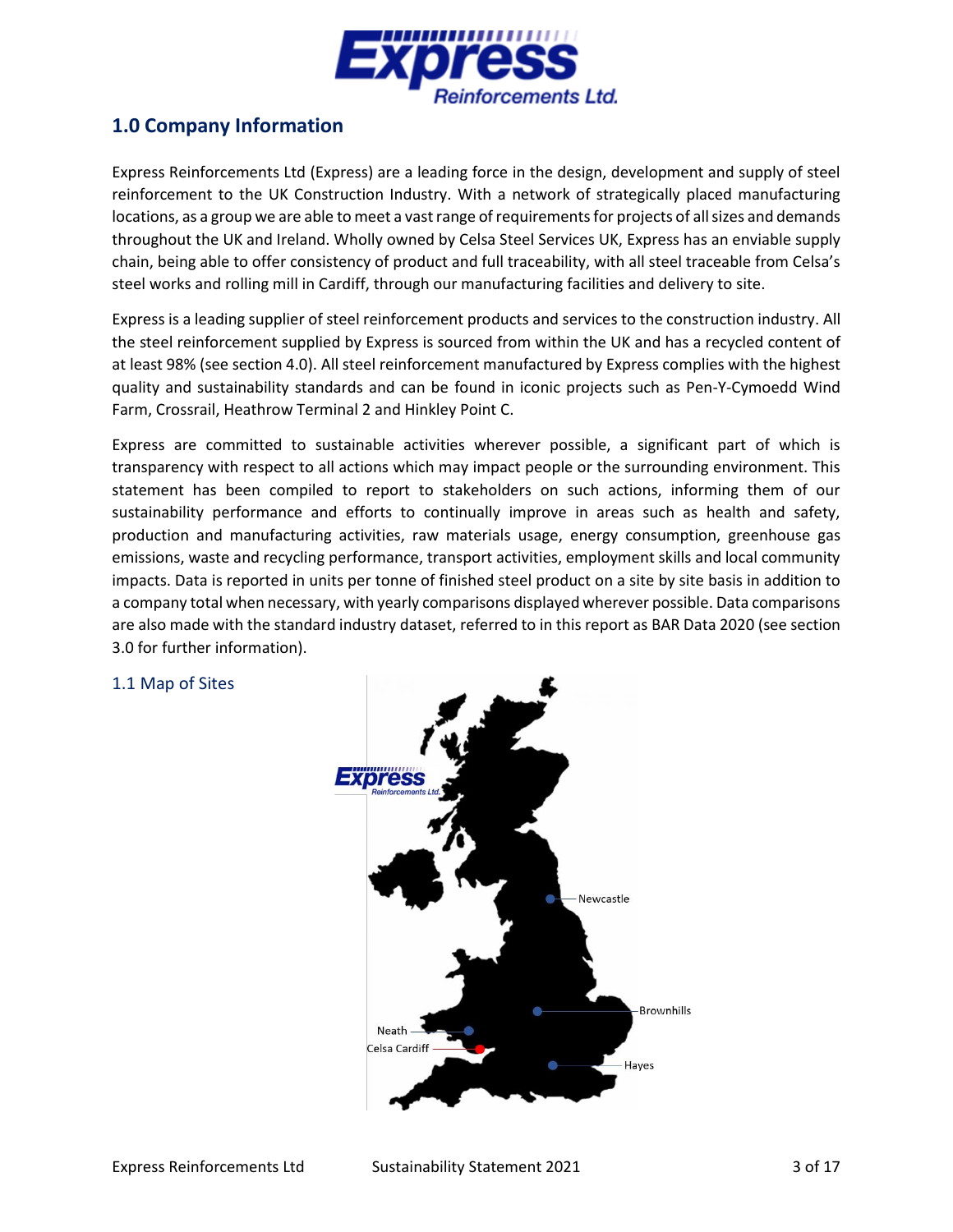

#### <span id="page-3-0"></span>1.2 Policies

In order to operate in the most sustainable fashion possible, Express has a suite of policies which are regularly updated to reflect the ongoing activities of the company. We ensure these policies are achievable by issuing accompanying procedures, outlining operational changes and actions which are aimed at achieving any goals, targets and objectives set. The following topics are addressed within the company's Responsible Sourcing Manual, available from the company website or by request:

- Responsible sourcing
- Legal compliance
- Quality assurance
- Supply chain and purchasing
- Environmental management
- Greenhouse Gas Emissions
- Health and safety
- Resource usage
- Waste and recycling
- Transport
- Employment and skills
- Local communities

# <span id="page-3-1"></span>**2.0 Health and Safety Information**

All Express manufacturing sites operate a safety management system that complies with the requirements of ISO 45001. All sites are third-party approved to this standard, with copies of certificates available on request.

In addition to the third-party audits required for ISO 45001 accreditation, all Express sites are subject to regular internal audits to ensure we are doing the most we can at all times to protect the wellbeing of all individuals.

Express actively engages with other bodies such as BAR (British Association for Reinforcement) and MPA (Mineral Products Association) with the goal of improving health and safety standards. Further actions taken include benchmarking visits to other companies, both inside and outside the reinforcement steel industry, which allows us to continue to strive towards our goal: reducing accidents to zero.

Express was instrumental in helping to win the MPA Health and Safety Award for the outstanding achievement in the area of worker involvement through its contribution to an online discussion forum aimed at engaging directly with employees on the subject of health and safety.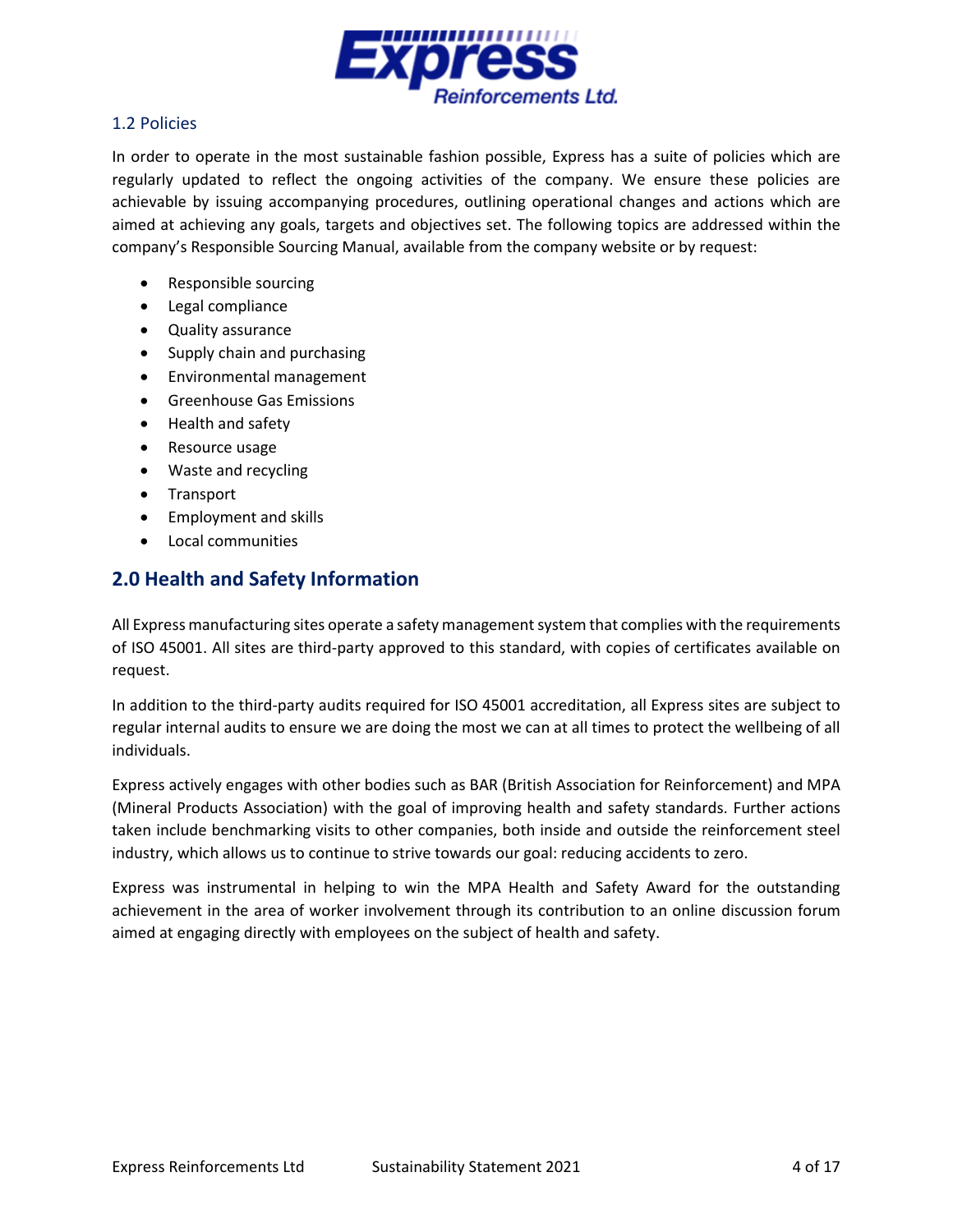

The graphs below show that recent efforts in improving health and safety practices at Express have resulted in a significant reduction in all accidents, including lost time accidents, over the last ten years. This lost time accident rate is slightly above average industry levels according to BAR Data 2020, but we continue to work tirelessly towards our target of zero accidents.

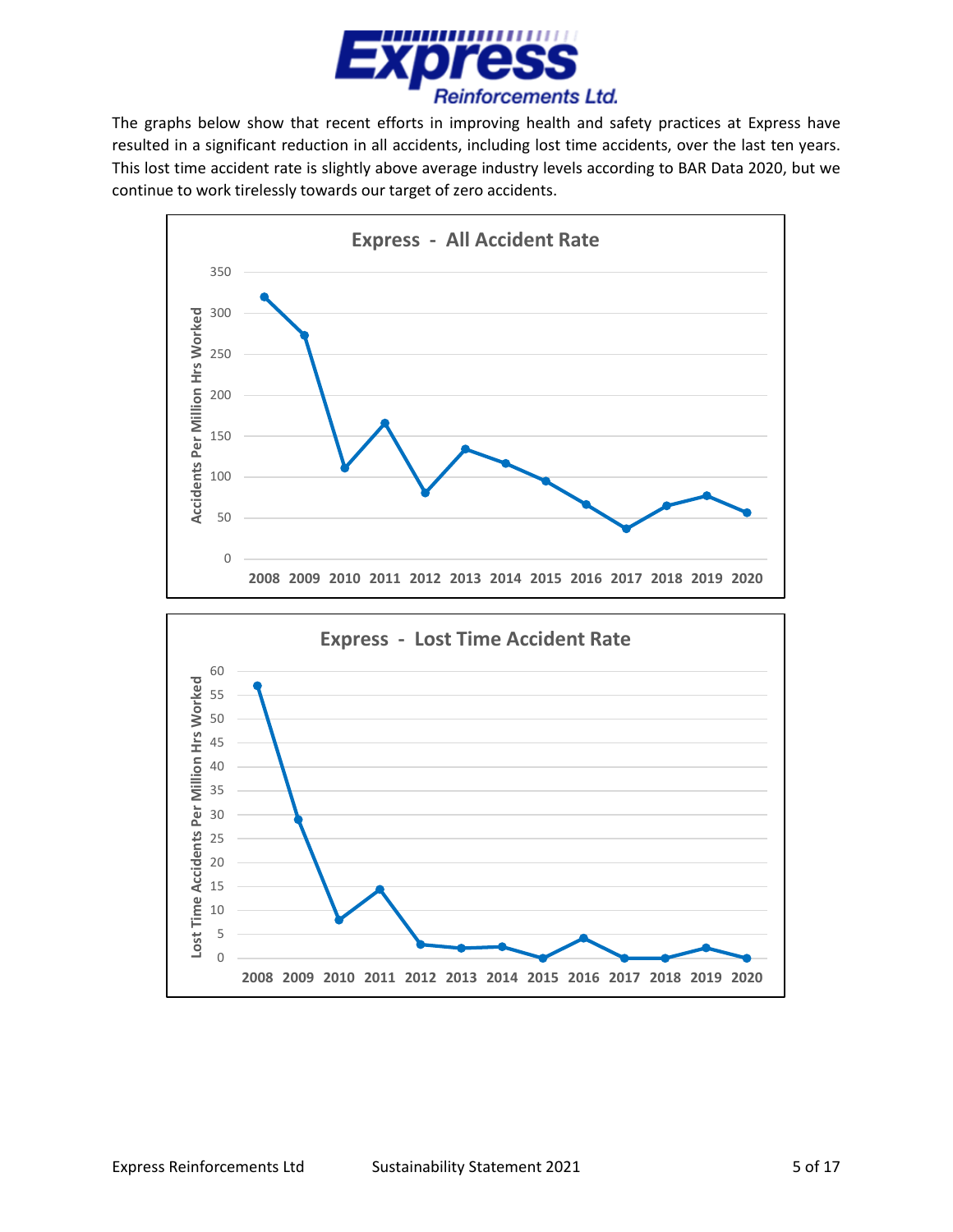

#### <span id="page-5-0"></span>**3.0 Environmental Initiatives, Accreditations and Compliance**

Environmental data and performance is closely monitored, both internally by the environmental team and externally through the auditing and data submission procedures for the various environmental accreditations Express hold. Some of these widely recognised accreditations include:

- ISO 14001, an international standard aimed at helping organizations minimize how their operations negatively affect the environment. Bureau Veritas ensures compliance for ISO 14001 through periodic audits, with all Express sites now having achieved compliance with the new ISO 14001:2015 standard (certificates available from the Express website or www.greenbooklive.com)
- Carbon Reduction Commitment (CRC) Energy Efficiency Scheme, a UK Government-led scheme aimed at incentivising energy efficiency and reducing carbon emissions. Energy usage statistics are supplied to the Environment Agency by Celsa Manufacturing UK on behalf of Express.
- Building Research Establishment (BRE) BES 6001 framework, a standard which focuses on ensuring the constituent materials of construction products are responsibly sourced. Express have received the rating 'Very Good' in our most recent audit.

Express also complies with several industry-specific standards and schemes, such as:

- Eco Reinforcement, which assesses and recognises responsible sourcing in reinforcing steel products utilising the BES 6001 framework. Having been an integral part of the development of Version 3.0 of the standard alongside the other scheme council members, ROM became one of the first to be awarded the highest possible rating of 'Excellent' in our most recent audit.
- British Association of Reinforcement (BAR), which collects environmental data annually from companies across the sector in order to monitor and benchmark the environmental performance of the reinforcement steel industry as a whole. This dataset is released towards the end of each year and so the most recent dataset available at the time of writing is from 2018 (referred to in this report as BAR Data 2020). The data is used by ERL to set targets and to understand how our environmental performance compares with the industry as a whole.

A further initiative recently completed by Express is the creation of Environmental Product Declarations (EPDs) for our entire product range. This independently verified Type III Environmental Declaration comprehensively documents all environmental impacts associated with the sourcing, processing, transportation and manufacturing of materials for our products across several different sustainability indicators. This has allowed us to understand more about the life cycle analysis of the products we manufacture.

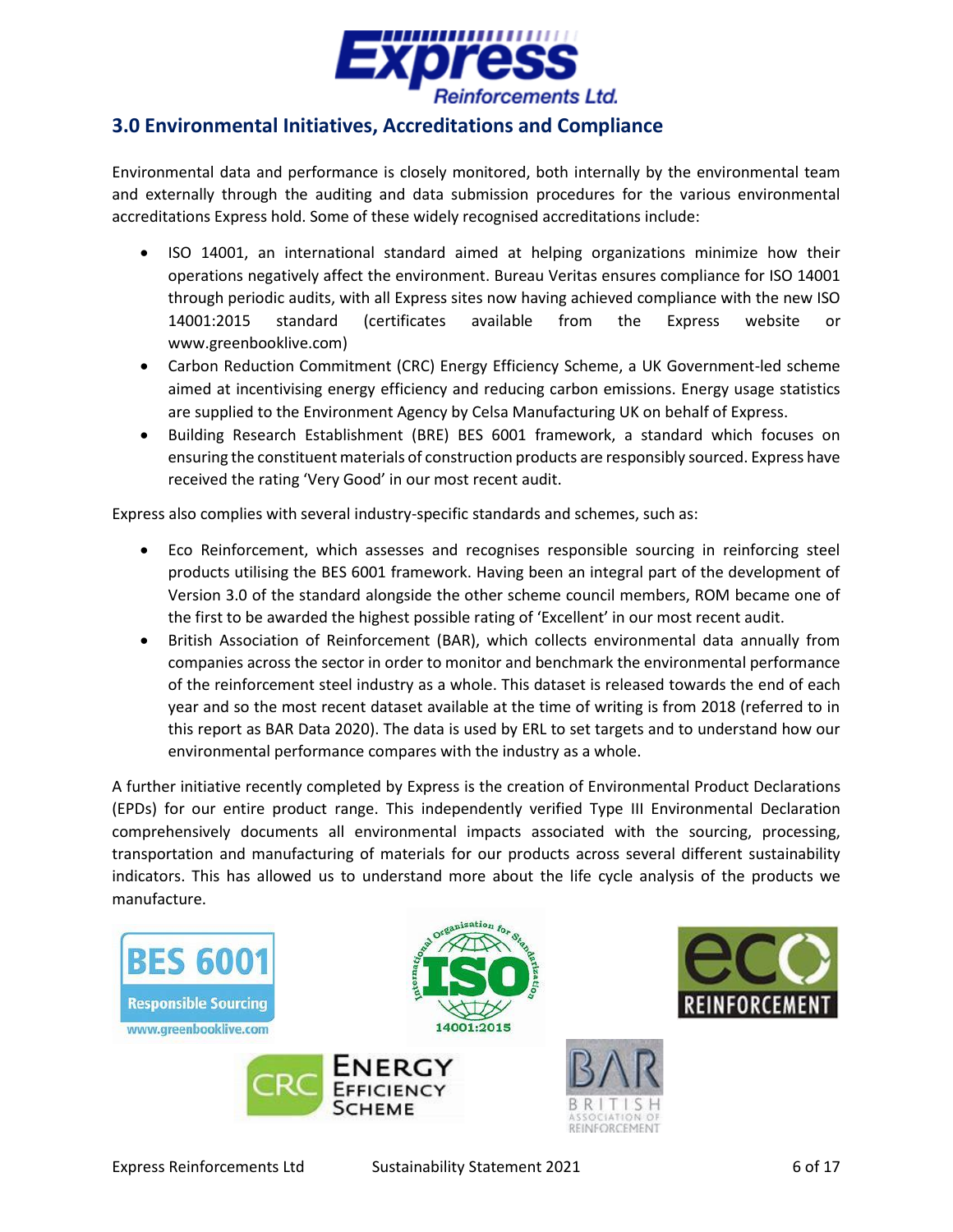

## <span id="page-6-0"></span>**4.0 Product Sustainability**

The primary purpose of this sustainability statement is to focus on the activities of Express. However, there are also significant impacts incurred during the production of our steel, which this section will highlight.

All of the steel used to manufacture Express products is supplied by the Celsa Steel Melt Shop in Cardiff. This steel is produced from recycled scrap via the electric arc furnace (EAF) process. Steel production using the EAF method consumes only a third of the embodied energy, emits one sixth of the  $CO<sub>2</sub>$  and produces approximately half the amount of co-products (waste) compared with the traditional blast furnace steelmaking process. Despite this steel production method being the most sustainable available, significant emissions of  $CO<sub>2</sub>$  are inevitable due to high energy consumption, the combustion of natural gas, coke and carbon, whilst natural gas consumption also results in the release of SOx, NOx and CO. Further details on the production process of our steel can be found within Celsa Manufacturing UK's annual environmental reports (available at www.celsauk.com/Downloads.mvc/Sustainability).

The steel provided to Express by Celsa consists of 98% locally sourced scrap metal, making Celsa the biggest recycler in the UK. The final 2% of ferro-alloys and minerals added to the production process to remove impurities from the steel and to ensure the finished product has the correct properties. During the production process impurities are removed through the furnace slag, a steel by-product that is recycled as an aggregate for the construction industry. All other by-products of production are recycled, ranging from mill-scale – used as an iron-bearing source in the cement industry – to flue dust, from which zinc and other metals are recovered.

While the majority of the environmental impacts associated with Express products stem from steel production, there are further impacts sustained during the product manufacturing process, which are summarised in the following sections. Environmental data presented here cannot be attributed to any particular Express product – the EPD reports (please see section 3.0) do present environmental impacts on a product-by-product basis, however.

#### <span id="page-6-1"></span>**5.0 Energy Consumption**

Express are committed to continually reducing energy consumption associated with its processes to a level as low as is practically possible. The only energy used within the production process of our product is electricity (impacts associated with secondary energy consumption such as diesel and natural gas are covered within section 6.0), with recent data for electricity consumption displayed in the graph below. This consumption is reported in KWhrs/Tn of steel product, in addition to a 'performance vs baseline' figure which can be understood as the performance versus the expected electricity consumption given current production output. This is calculated using a regression analysis, taking into account production levels and historical electricity consumption. Data for Newcastle has only been available from early 2020 due to difficulties obtaining this, whilst Hayes is a newly opened site. Energy consumption at all Express sites is comfortably below average industry consumption according to BAR Data 2020.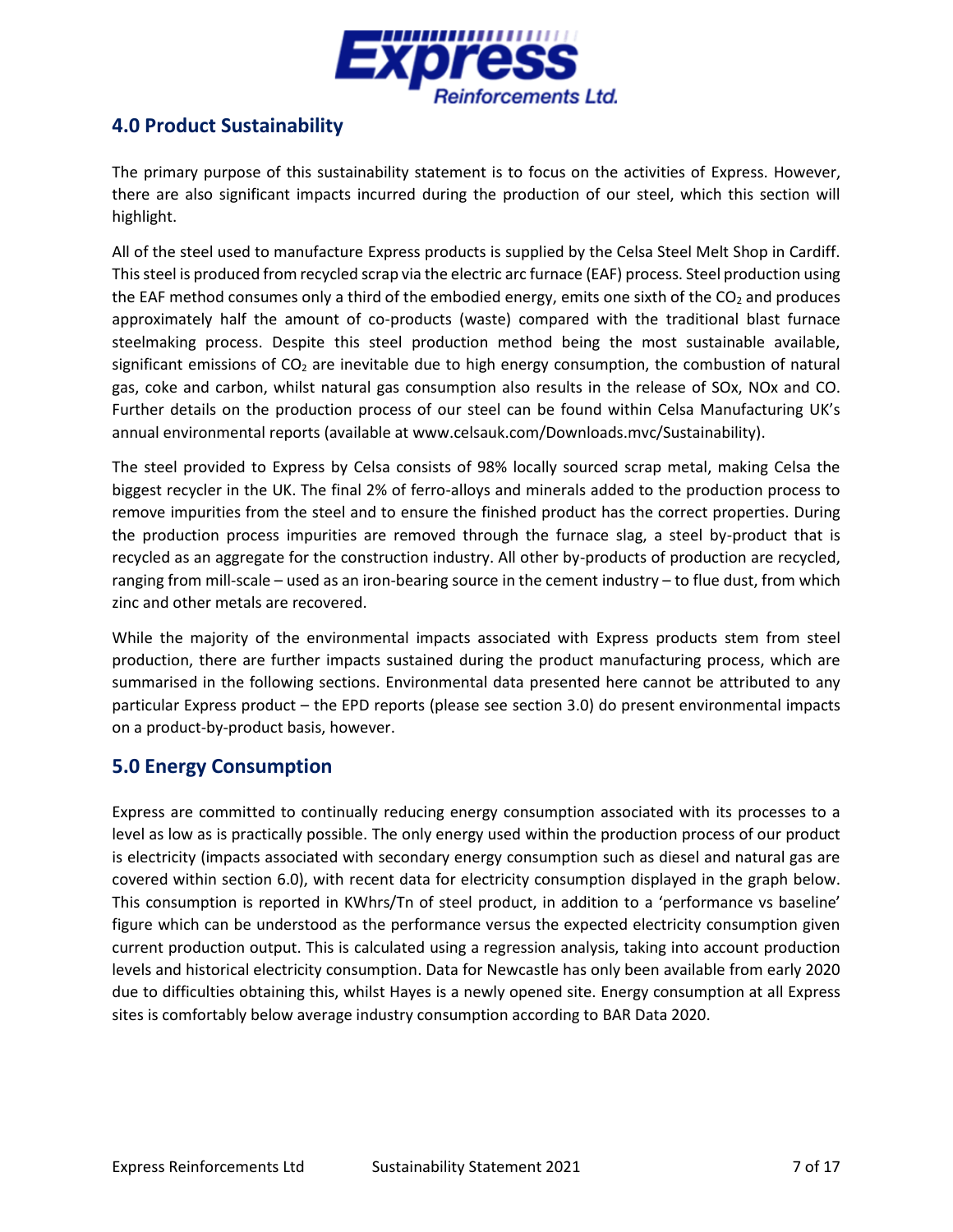



In addition to reducing overall energy consumption, information on how the energy was produced is also highly pertinent to our sustainability performance. The graph below shows the fuel mix used to produce the energy purchased by the company, highlighting that the proportion of renewable energy has increased significantly to 56.32% and is well above the UK average of 32.80%.



#### <span id="page-7-0"></span>**6.0 Greenhouse Gas Emissions**

Express are committed to reducing greenhouse gas emissions associated with its processes to a level as low as is practically possible. The first step in reducing greenhouse gas emissions is recording these emissions as accurately as possible. Direct (scope 1) greenhouse gas emissions consist of diesel fuel used for on-site transportation and natural gas used for heating. Indirect (scope 2) emissions from our activities consist of electricity consumed on site. All greenhouse gas emissions are calculated based on Government emission conversion factors for greenhouse gas company reporting.

Recent levels of both direct and indirect greenhouse gas emissions are shown in the graphs below. Express has reduced both its direct and indirect  $CO_{2e}$  emissions per tonne of finished steel product by 23.2% and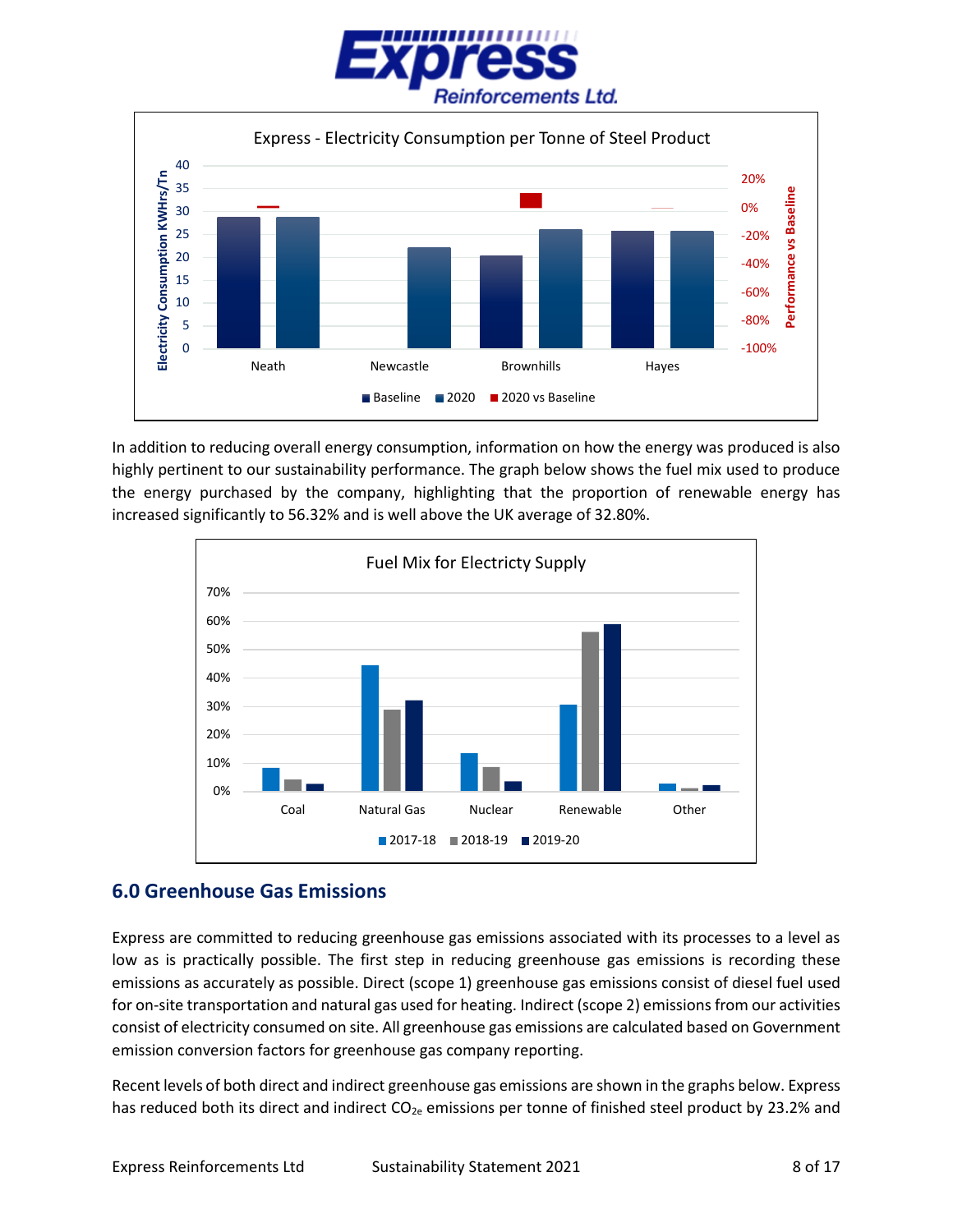

12.8% respectively compared with the previous year. It is the company's target to reduce total  $CO<sub>2e</sub>$ emissions by 5% by the end of 2021 based on 2018 levels, these results place Express in a strong position to achieve this. These greenhouse gas emissions levels are well below average industry emissions according to BAR Data 2020.





At the time of writing, Express are currently unable to report full scope 3 and non-CO<sub>2</sub> greenhouse gas emissions which arise from company operations. It is our target to publish such data in this report in future years, whilst the EPD project (see section 3.0) analyses and reports this data in significant detail.

# <span id="page-8-0"></span>**7.0 Water Usage**

Despite there being no water abstraction within the production process of our products, Express pursues efficiency in the management of water by monitoring water consumption, influencing its usage as well as ensuring all staff are aware of the issues surrounding water management. Regular checks are performed to ensure any leaks are repaired as quickly as possible to minimise the amount of water used. The graph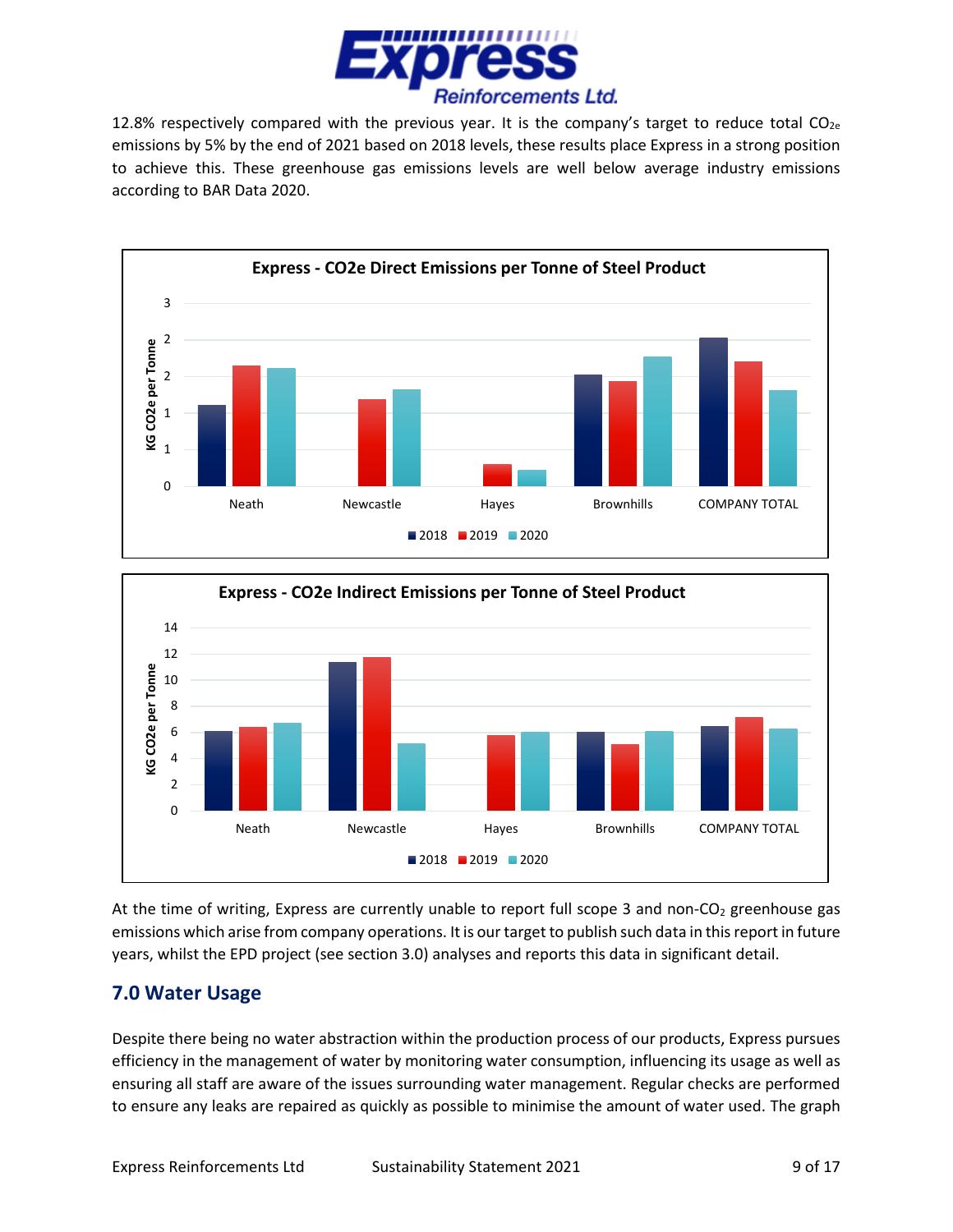

below shows Express water consumption has reduced significantly in recent years which may in part be due to the opening and closure of sites, this level is above average industry levels according to BAR Data 2020. Large annual fluctuations may be explained in part by long periods between meter readings – data collection issue with Express Neath 2016, data not available for Express Newcastle as this is maintained by site landlord. Express hayes is a newly opened site and thereofre there is not enough data to publish at this time. The company maintains a proceudre for the control of water usage which details responsibilities, monitoring, water usage reduction methods and requirements for employee education, in addition to all sites having targets to reduce water consumption per tonne by 5% by the end of 2021 based on 2018 levels, to be monitored and reviewed annually.



# <span id="page-9-0"></span>**8.0 Resource Use, Waste and Recycling**

A further significant environmental impact of Express operations is the level of waste produced at our sites and how this waste is dealt with. The Express waste management strategy sets out guidelines to ensure waste is dealt with according to the principles of the waste hierarchy, including initiatives aimed at reducing waste creation and ensuring waste is segregated appropriately.

The majority of waste produced at Express sites is scrap metal which is recycled locally. It is our aim to minimise the level of metal scrap produced by ensuring our resource utilisation rates are as high as possible (shown in the graph below). We aim to achieve a resource utilisation rate of at least 97.5% which unfortunately we have failed to meet in the last two years, performing slightly below average industry levels according to BAR 2018 Data. All of our products are 100% recyclable at end of life.

A recent circular-economy inspired South Wales scrap utilisation project has seen the company able to supply the Celsa Steel Mill with 1,068 tonnes of scrap metal which would have otherwise entered the open scrap market, in addition to the re-use of wooden pallet packaging materials, allowing us to 'close the loop' and save valuable energy in transport, manufacturing and processing. We are also running an integrated supply chain pilot study alongside a major Tier 1 construction contractor aiming to further push the boundaries of our circular economy capabilities, with the data gathering and analysis still ongoing.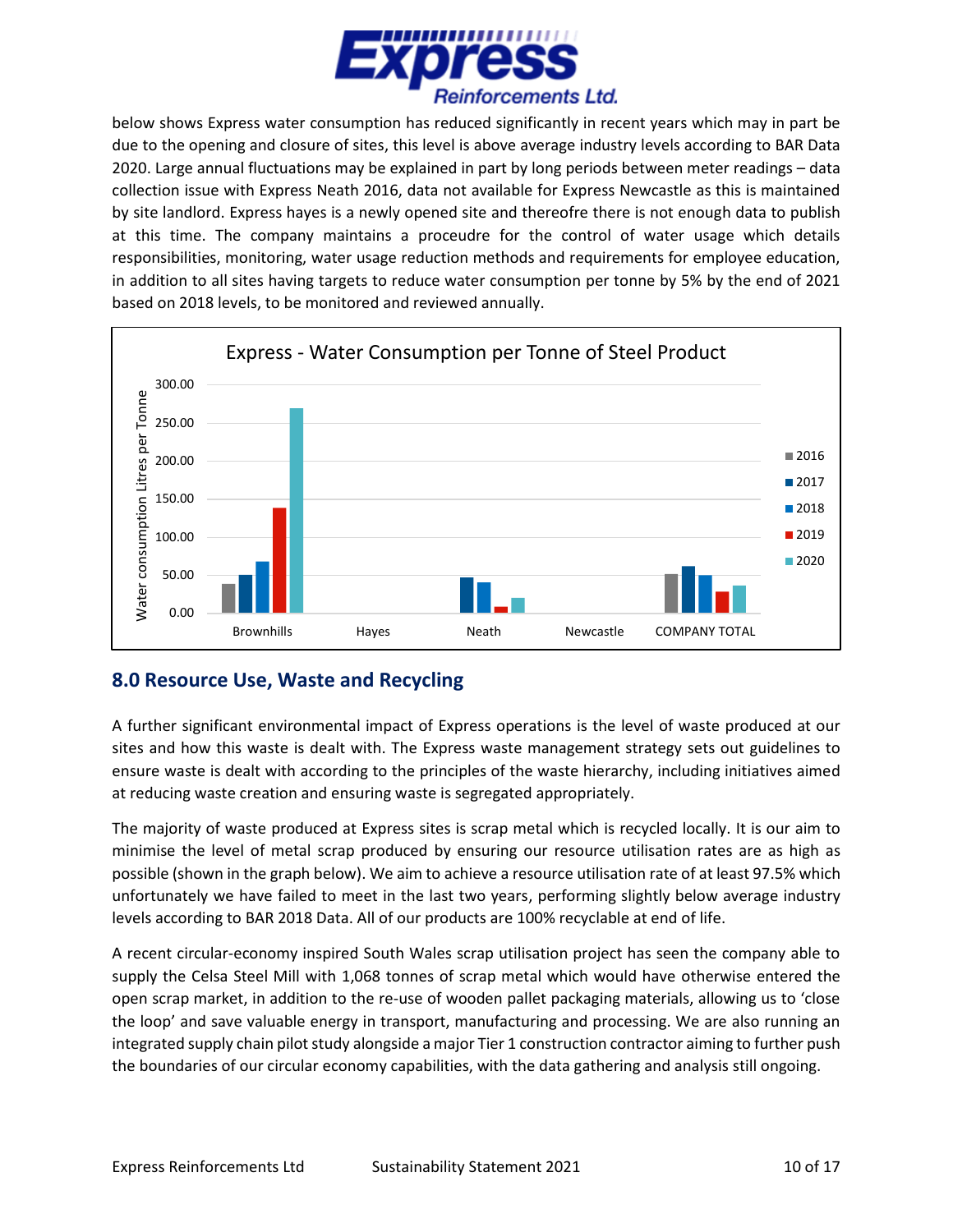



The remainder of Express' waste is segregated on-site and, where re-use is not practicable, removed from site by a waste management contractor. All waste streams are closely monitored using data supplied by our waste management contractor to keep track of our waste management performance. Currently, any non-hazardous waste which cannot be recycled is used for producing refuse-derived fuel, therefore none of this waste goes to landfill which means the company performs well below the industry average according to BAR 2018 Data. The graphs below show levels of waste produced in recent years for general waste, recycling (including plastics, glass, paper, cardboard and wood) and hazardous waste.

This data collection and monitoring procedure has recently changed to improve the accuracy of reporting which, alongside a TQM initiative, is considered largely responsible for the increase in some waste streams in 2019. In order to continually improve this we plan to improve waste segregation and to undertake staff education on waste minimisation and segregation as per the latest waste management strategy.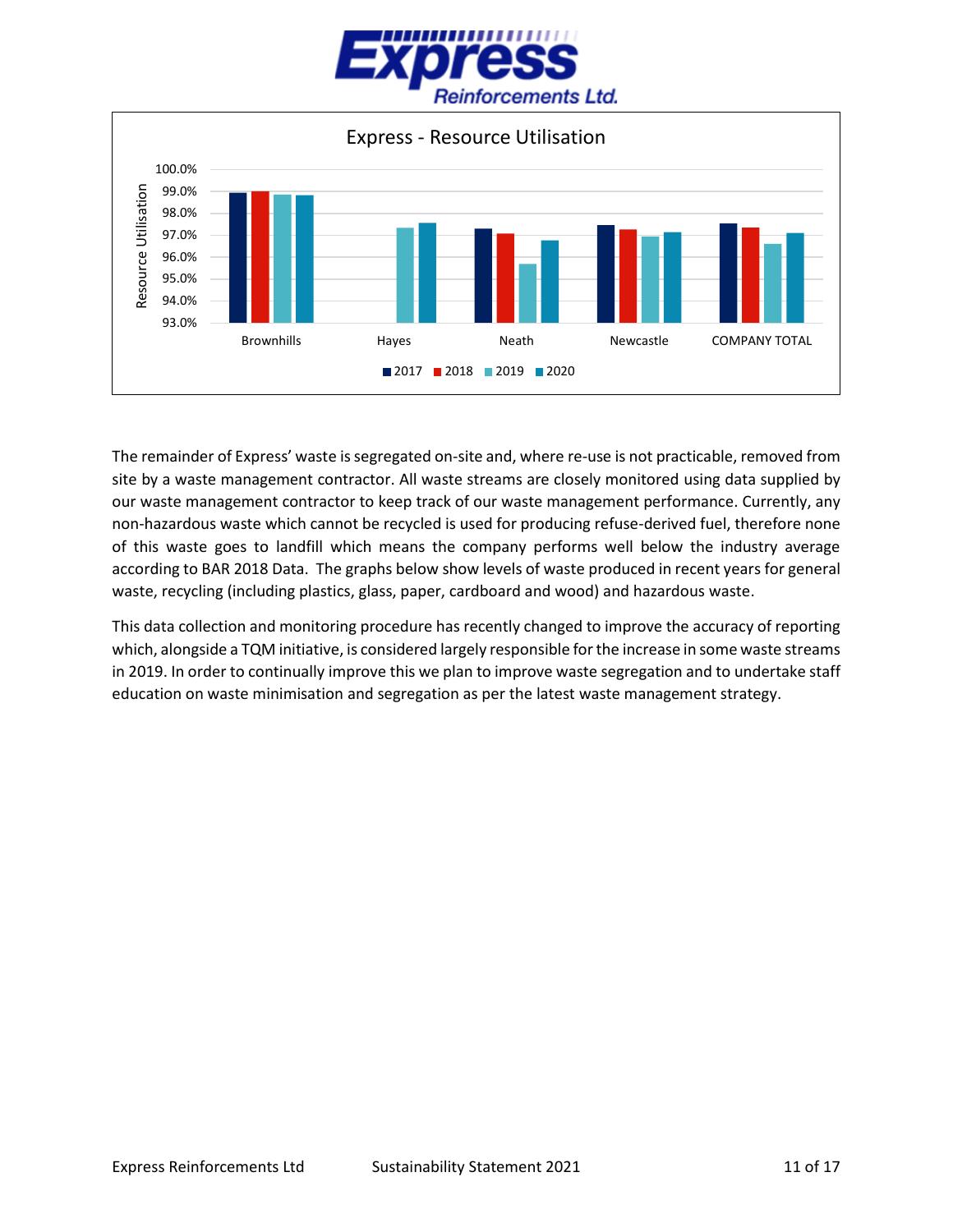



Our target going forward is to reduce overall waste (not including recycling) produced per tonne by 5% by the end of 2021 based on 2018 levels, to be monitored and reviewed annually.

Express complies with the various legislation regarding waste, for such items as electrical and electronic equipment, batteries, etc. Our commitment to ensuring our packaging waste is also dealt with sustainably is fulfilled through our membership of the Valpak compliance scheme. Improvements in retrieval and recycling of packaging materials, in addition to reducing the amount we use, have been identified as key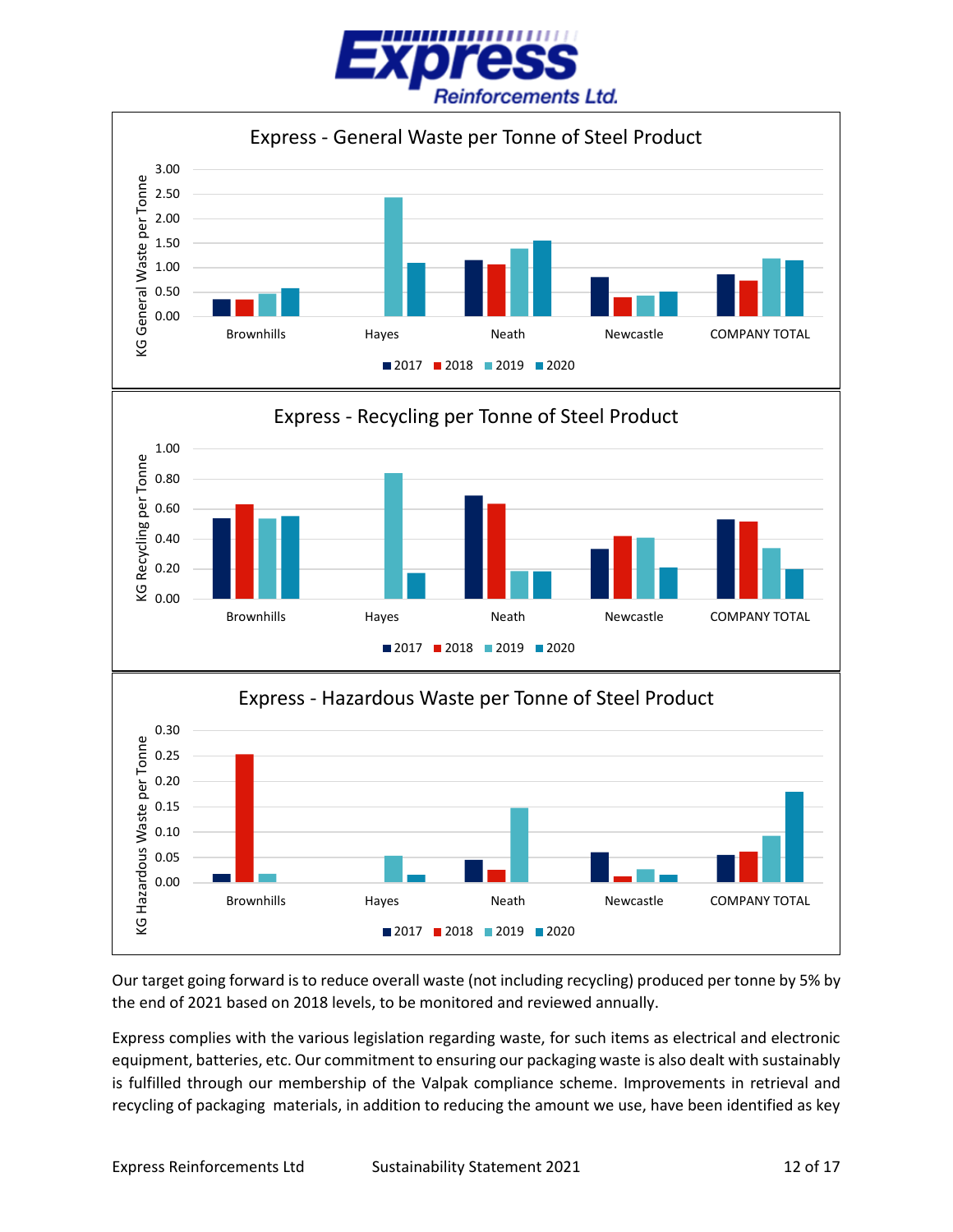

areas for improvement in 2021 with toolbox talks and other internal educational programmes already having taken place.

## <span id="page-12-0"></span>**9.0 Transport**

Steel is transported from the Celsa Steel Melt Shop in Cardiff to Express depots via road, with the average distance travelled shown in the graph below. A new system for automatically tracking deliveries from our supplier is now in place, utilising an app to provide more data than ever. With this data we can further analyse our performance and continue to make improvements. We endeavour for each delivery to contain the maximum amount of steel as is practicable and safe in order to maximise sustainability.



In partnership with its hauliers, Express are committed to reducing the adverse environmental impacts of transport associated with the delivery of reinforcing steel to customers wherever possible. We operate on a national basis and where practicable deliver to customers from the nearest manufacturing site, also endeavouring to make use of returning vehicles from depots wherever possible through communication with our haulage partners. Our Transport Procedure sets out a methodology for identifying all significant environmental impacts associated with company transport activities, taking into account the likelihood of occurrence, detection, consequence and stakeholder impacts.

We aim to reduce environmental impacts associated with transport such as noise and disruption to the local community and wildlife by ensuring all customers' delivery requirements are met where possible. Where necessary, mitigation strategies to overcome identified impacts include collaboration with haulage partners and suppliers, seeking new haulage partners and suppliers where necessary, process improvement of on-site transportation through analysis, communication with customers to identify delivery sensitivities, support of the Cycle to Work Scheme and a hybrid-only company car list. The graph below shows that the distance travelled per tonne of finished steel product delivered to customers.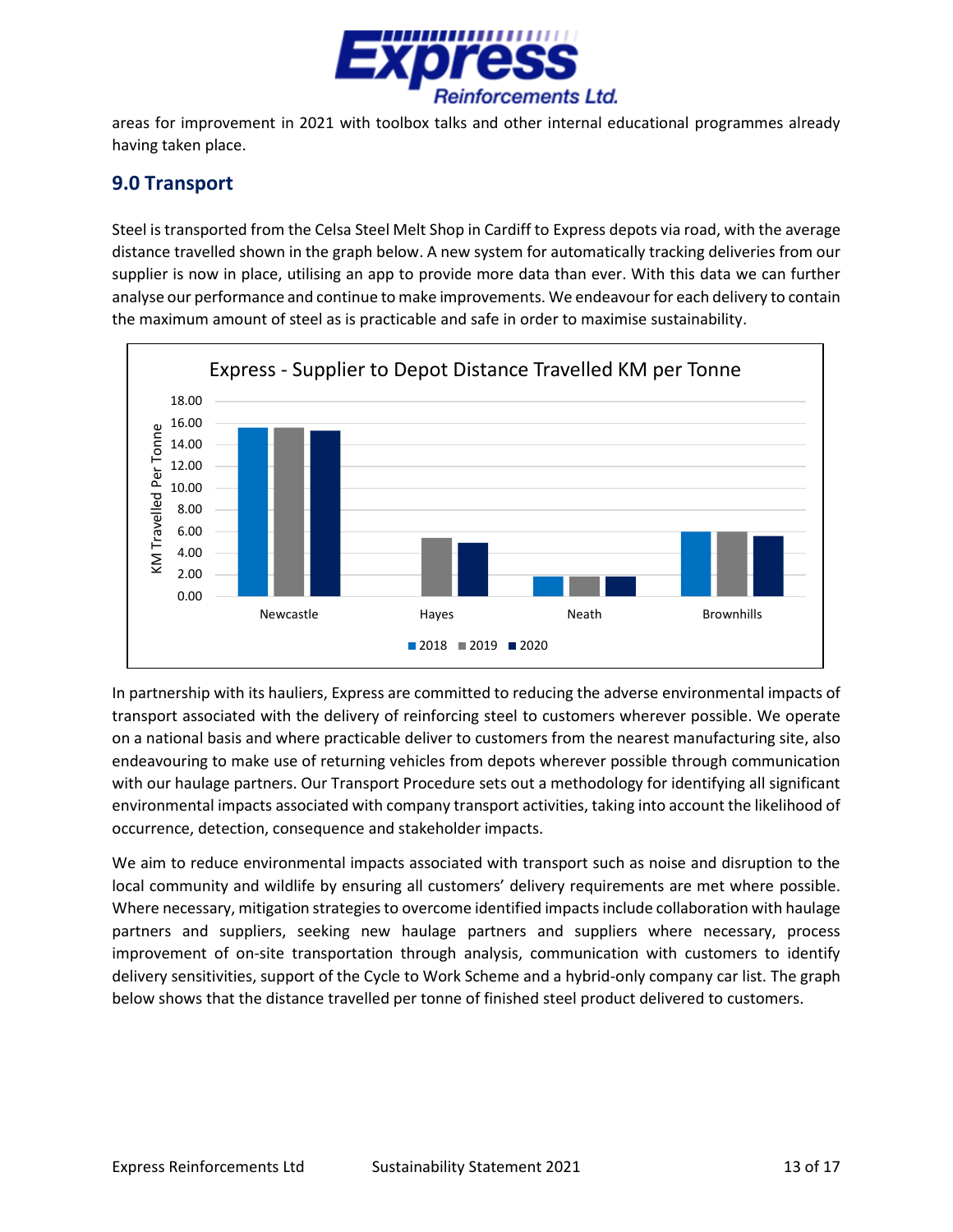



A further way we aim to reduce the environmental impact of transportation is through maximising the load per vehicle on deliveries to customers. Whilst recognising that for cut and bent reinforcement it is not possible to use the full capacity of a vehicle and still safely load and off-load the product, the company aims to achieve an average of 70% of the capacity of the delivery vehicle. The graph below shows that in 2020 we fell short of this target and below average industry levels according to BAR Data 2020.

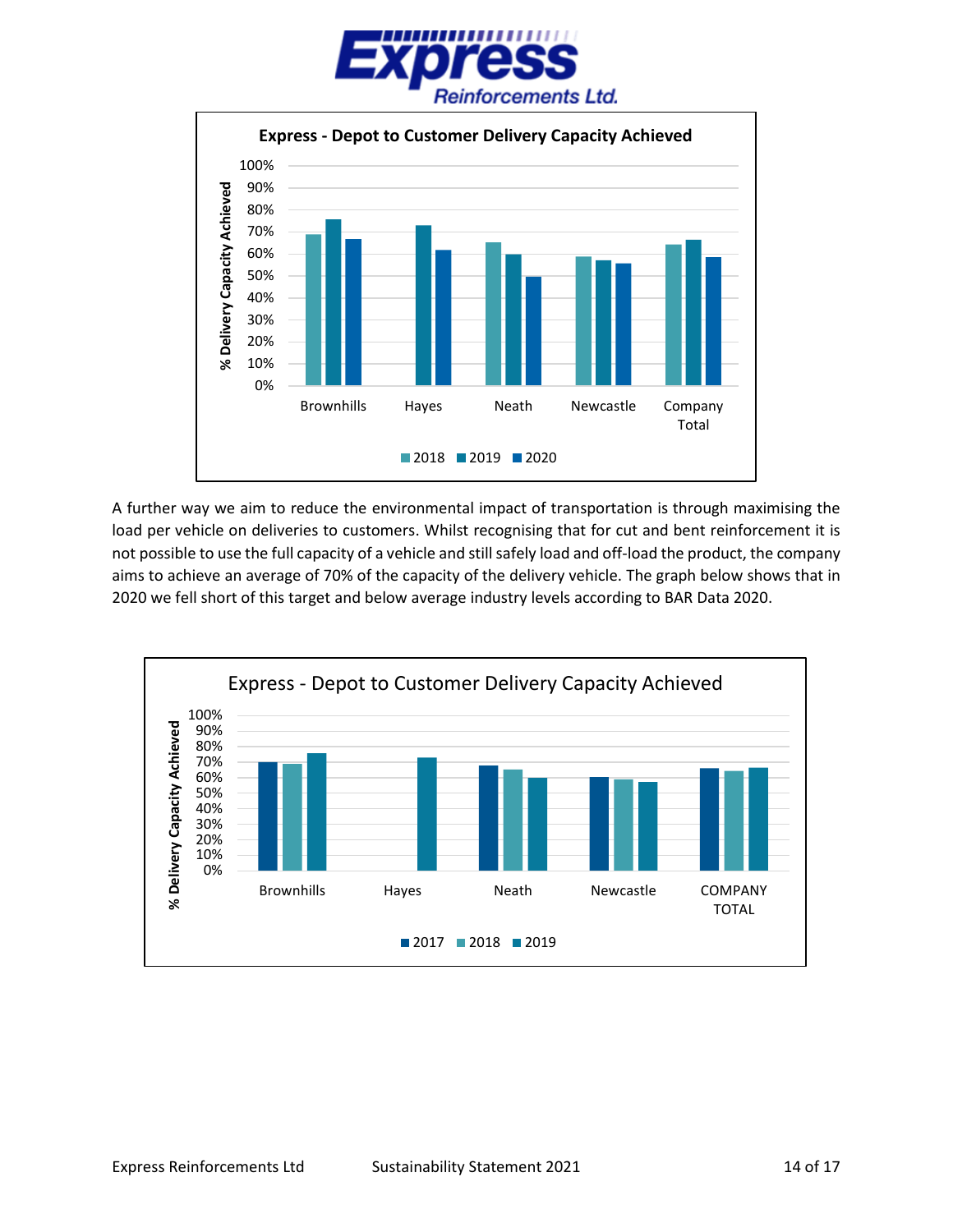

## <span id="page-14-0"></span>**10.0 Employee Skills and Training**

Express acknowledge that training at all levels can lead to better performance by individuals which will benefit both the Company and the employee. The employees benefit from greater exposure to new skills and experiences leading to better performance allowing advancement to more senior positions; and the company benefits through increased efficiency and better levels of performance. Training courses undertaken recently include safety, first aid, quality assurance, environmental awareness, project management, energy management, circular economy initiatives, sales techniques and recruitment. Express has also offered support and guidance to its employees in attaining professional certifications in areas such as project management, health and safety, environmental management, quality assurance and human resources.

All staff undergo a formal induction into the company that includes an overview of the responsible sourcing principles detailed within ECO Reinforcement and BES 6001 (see section 3.0). Managerial and supervisory staff receive an annual professional development review with intermediate reviews throughout the year. In an improvement on previous years, 100% of operational staff now have an annual assessment (in line with average industry levels according to BAR Data 2020) giving an opportunity to discuss their specific duties, opportunities for future learning and continuing professional development.

#### <span id="page-14-1"></span>**11.0 Local Community**

We are living in a world that is becoming ever increasingly aware of its impact on all aspects of the environment, and Expressis no exception to this. The need to address sustainability issues at a community level is vital not only for our own interests, but also for customers and for other stakeholders who are demanding that we manage our impacts on the environment and society as a whole. In recent years Express is proud to have received no complaints from the local community.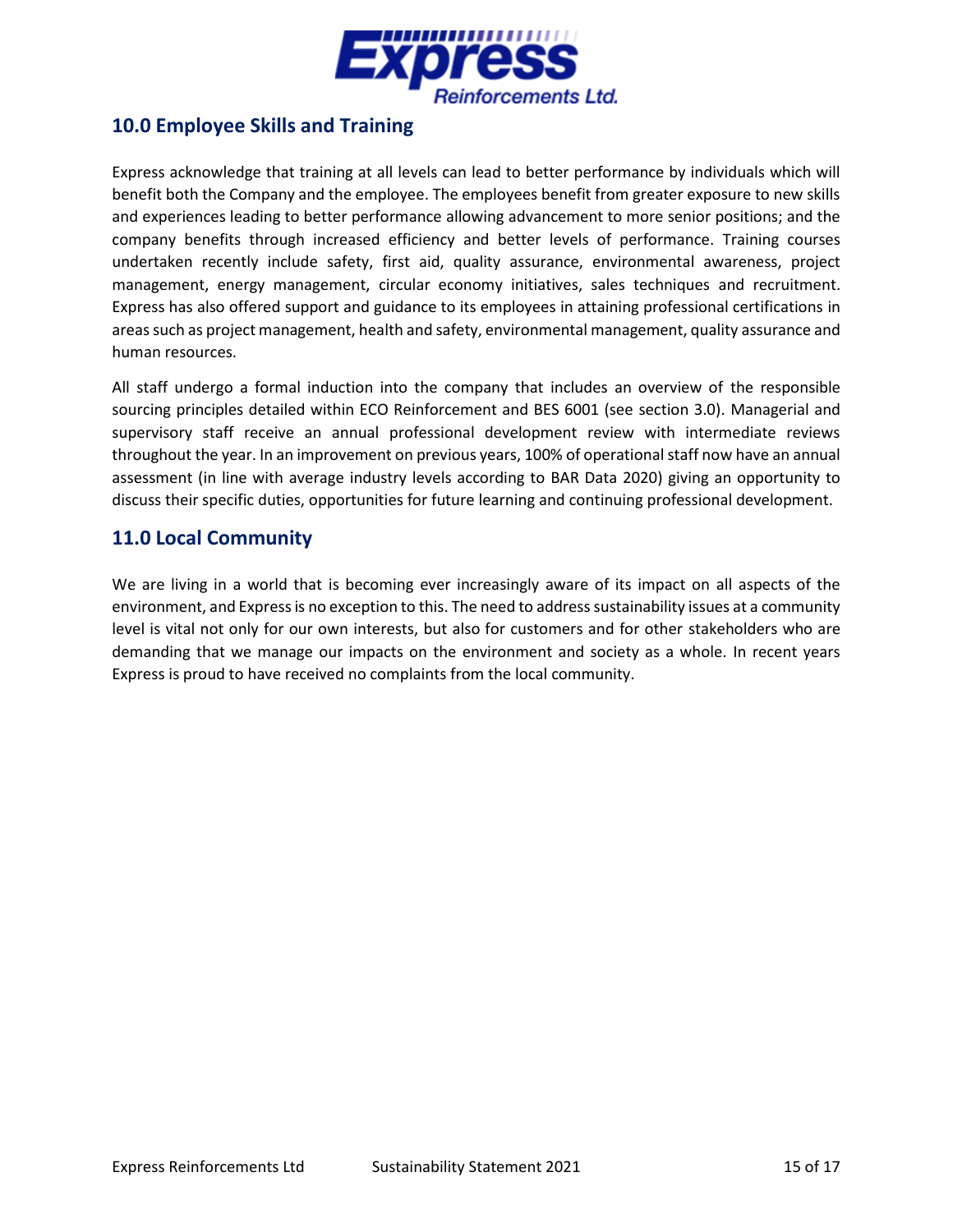

Express aims to interact with all stakeholders to ensure our positive impact on the local community and environment are enhanced wherever possible, whilst our negative impacts are eliminated or reduced as much as possible. The first step is to define whom the stakeholders are when we consider our interaction with the local community, the diagram below aims to answer this question. Once we have identified the relevant stakeholders there must be a defined set of actions designed to improve the impact we have on the local community.



Our Local Communities and Considerate Neighbour Procedure sets out a plan to engage more with all stakeholders, carrying out regular reviews of engagement and local community relationships activities within our strategic reflection and management review process to ensure we are performing as well as possible. We aim to interact and give back to the local community wherever possible through supporting the charitable efforts of our employees, examples include; offering sponsorship for charity walks and runs; involvement with local children's groups such as Beavers and Scouts; and taking part in national events such as Comic relief and Save the Children Christmas Jumper Day.

Local sourcing represents an opportunity for organisations to ensure a sustainable supply of goods and services while building a more locally based, self-sustaining economy and strengthening the social health of communities. Local sourcing is a key principle of our procurement strategy and we endeavour to use local suppliers and trade wherever practicable, as set out in the company Local Sourcing Policy, with examples of this including use of local catering and cleaning services. We see caring for our employees as a further method of benefitting our local community through offering access to the Cycle to Work Scheme,